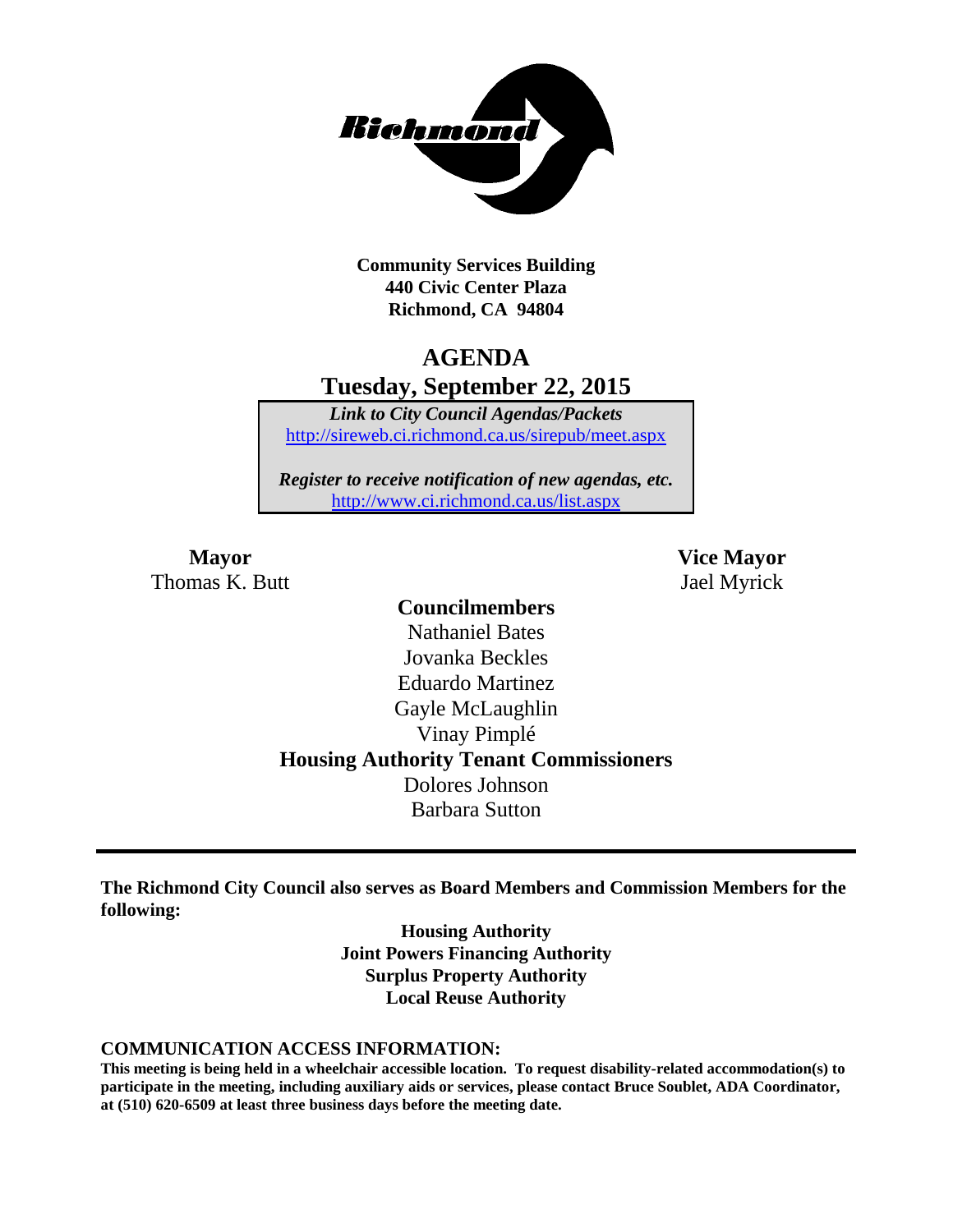# **MEETING PROCEDURES**

The City of Richmond encourages community participation at its City Council meetings and has established procedures that are intended to accommodate public input in a timely and time-sensitive way. As a courtesy to all members of the public who wish to participate in City Council meetings, please observe the following procedures:

**PUBLIC COMMENT ON AGENDA ITEMS:** Anyone who desires to address the City Council on items appearing on the agenda must complete and file a pink speaker's card with the City Clerk **prior** to the City Council's consideration of the item. Once the City Clerk has announced the item, no person shall be permitted to speak on the item other than those persons who have submitted their names to the City Clerk. Your name will be called when the item is announced for discussion. **Each speaker will be allowed TWO (2) MINUTES to address the City Council on NON-PUBLIC HEARING items listed on the agenda.**

**OPEN FORUM FOR PUBLIC COMMENT:** Individuals who would like to address the City Council on matters not listed on the agenda or on items remaining on the consent calendar may do so under Open Forum. All speakers must complete and file a pink speaker's card with the City Clerk **prior** to the commencement of Open Forum. The amount of time allotted to individual speakers shall be determined based on the number of persons requesting to speak during this item. **The time allocation for each speaker will be as follows:** 15 or fewer speakers, a maximum of 2 minutes; 16 to 24 speakers, a maximum of 1 and one-half minutes; and 25 or more speakers, a maximum of 1 minute.

#### **SPEAKERS ARE REQUESTED TO OCCUPY THE RESERVED SEATS IN THE FRONT ROW BEHIND THE SPEAKER'S PODIUM AS THEIR NAME IS ANNOUNCED BY THE CITY CLERK.**

**CONSENT CALENDAR:** Consent Calendar items are considered routine and will be enacted, approved or adopted by one motion unless a request for removal for discussion or explanation is received from the audience or the City Council. A member of the audience requesting to remove an item from the Consent Calendar must first complete a speaker's card and discuss the item with a City staff person who has knowledge of the subject material, prior to filing the card with the City Clerk and **prior** to the City Council's consideration of Agenda Review. An item removed from the Consent Calendar may be placed anywhere on the agenda following the City Council's agenda review.

**CONDUCT AT MEETINGS:** Richmond City Council meetings are limited public forums during which the City strives to provide an open, safe atmosphere and promote robust public debate. Members of the public, however, must comply with state law, as well as the City's laws and procedures and may not actually disrupt the orderly conduct of these meetings. The public, for example, may not shout or use amplifying devices, must submit comment cards and speak during their allotted time, may not create a physical disturbance, may not speak on matters unrelated to issues within the jurisdiction of the City Council or the agenda item at hand, and may not cause immediate threats to public safety.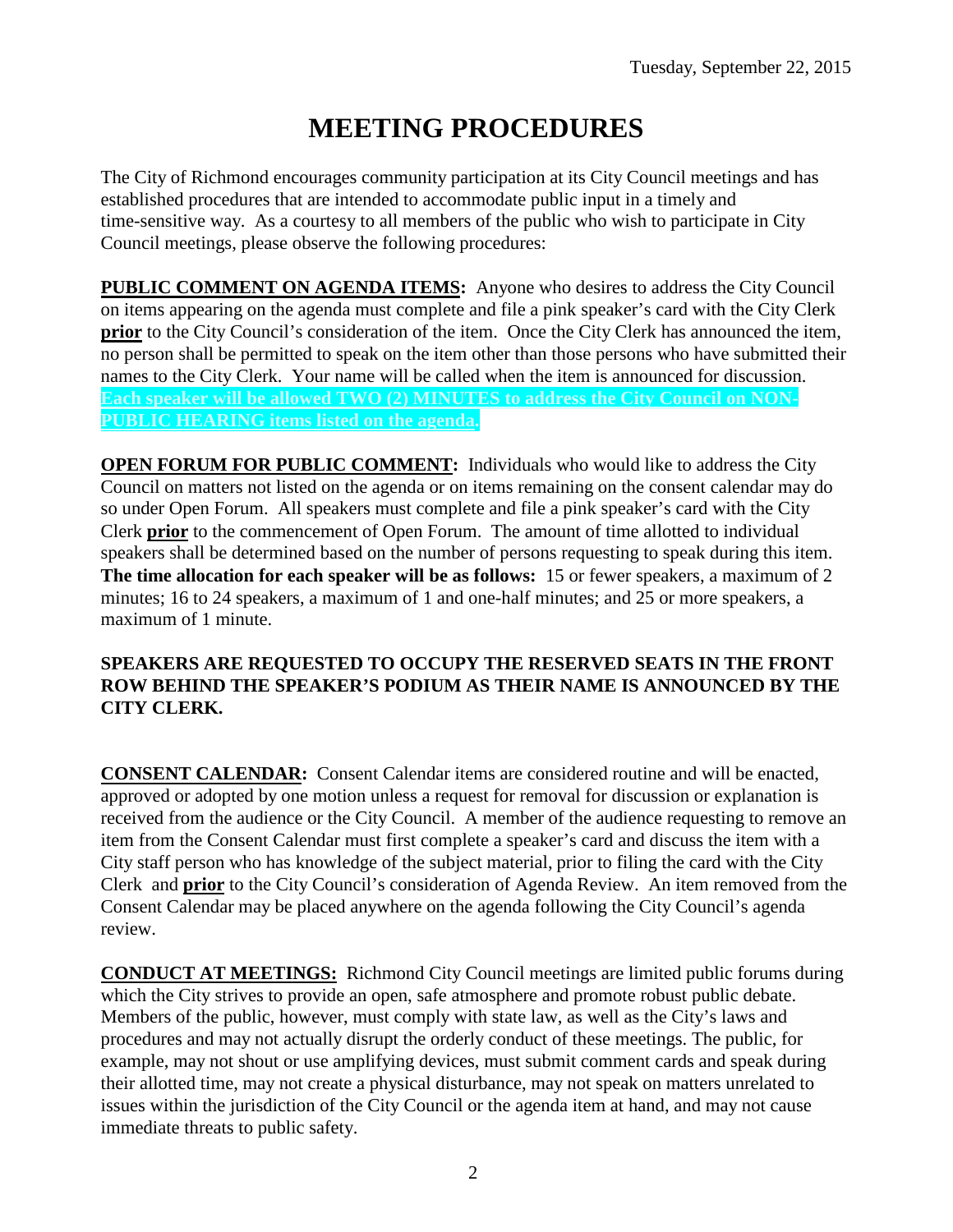**CITY HARASSMENT POLICY:** The City invites public comment and critique about its operations, including comment about the performance of its public officials and employees, at the public meetings of the City Council and boards and commissions. However, discriminatory or harassing comments about or in the presence of City employees, even comments by third parties, may create a hostile work environment, if severe or pervasive. The City prohibits harassment against an applicant, employee, or contractor on the basis of race, religious creed, color, national origin, ancestry, physical disability, medical condition, mental disability, marital status, sex (including pregnancy, childbirth, and related medical conditions), sexual orientation, gender identity, age or veteran status, or any other characteristic protected by federal, state or local law. In order to acknowledge the public's right to comment on City operations at public meetings, which could include comments that violate the City's harassment policy if such comments do not cause an actual disruption under the Council Rules and Procedures, while taking reasonable steps to protect City employees from discrimination and harassment, City Boards and Commissions shall adhere to the following procedures. If any person makes a harassing remark at a public meeting that violates the above City policy prohibiting harassment, the presiding officer of the meeting may, at the conclusion of the speaker's remarks and allotted time: (a) remind the public that the City's Policy Regarding Harassment of its Employees is contained in the written posted agenda; and (b) state that comments in violation of City policy are not condoned by the City and will play no role in City decisions. If any person makes a harassing remark at a public meeting that violates the above City policy, any City employee in the room who is offended by remarks violating the City's policy is excused from attendance at the meeting. No City employee is compelled to remain in attendance where it appears likely that speakers will make further harassing comments. If an employee leaves a City meeting for this reason, the presiding officer may send a designee to notify any offended employee who has left the meeting when those comments are likely concluded so that the employee may return to the meeting. The presiding officer may remind an employee or any council or board or commission member that he or she may leave the meeting if a remark violating the City's harassment policy is made. These procedures supplement the Council Rules and Procedures relating to disruption of orderly conduct at Council meetings.

Any law enforcement officer on duty or whose service is commanded by the presiding officer shall be Sergeant-at-Arms of the Council meetings. He/she, or they, shall carry out all orders and instructions given by the presiding officer for the purpose of maintaining order and decorum at the Council meetings (City Council Rules of Procedure and Order Section III F, RMC Section 2.12.030).

**\*\*\*\*\*\*\*\*\*\*\*\*\*\*\*\*\*\*\*\*\*\*\*\*\*\*\*\*\*\*\*\*\*\*\*\*\*\*\*\*\*\*\*\*\*\*\*\*\*\*\*\*\*\*\*\*\*\***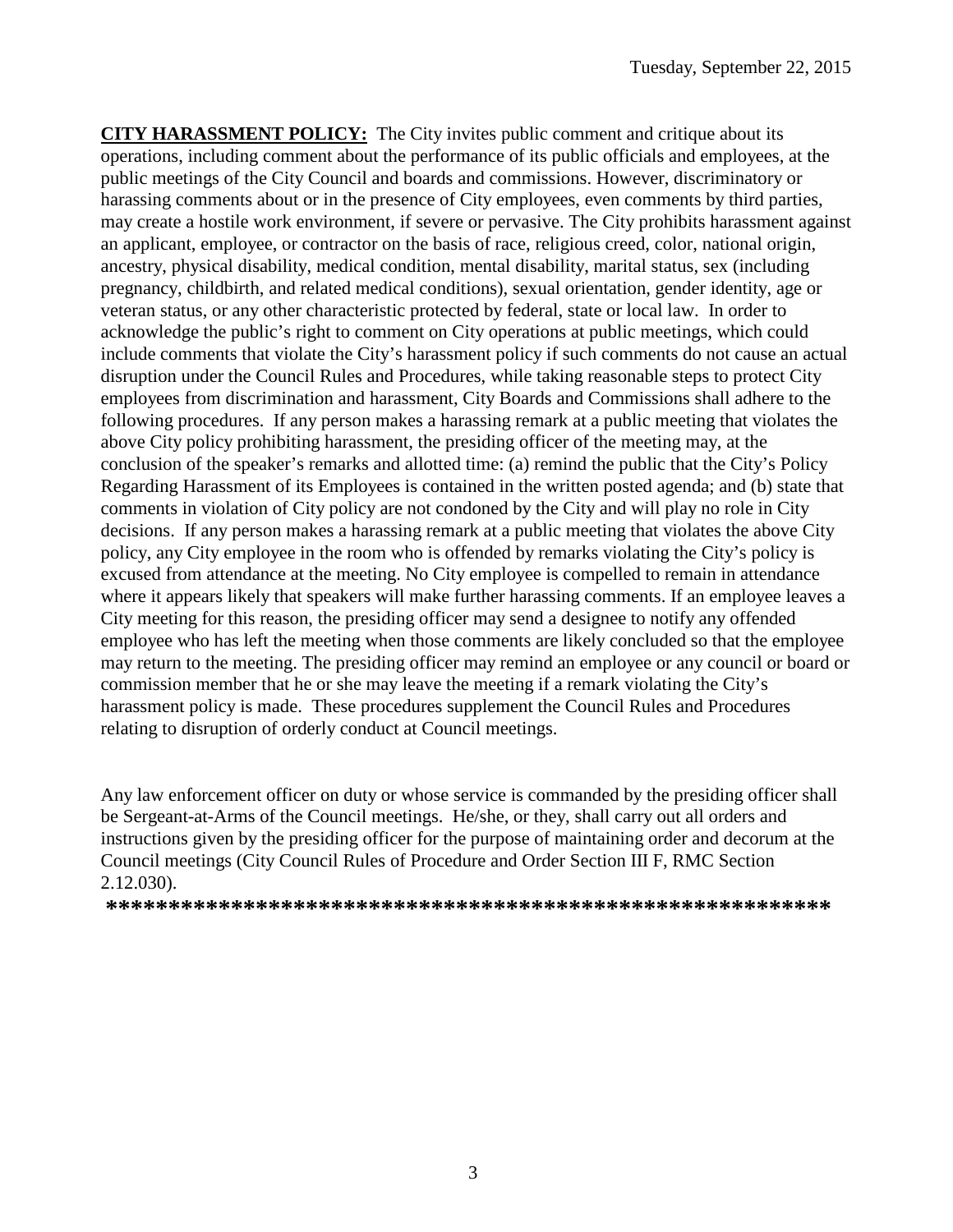# **OPEN SESSION TO HEAR PUBLIC COMMENT ON CLOSED SESSION ITEMS**

5:30 p.m.

- **A. ROLL CALL**
- **B. PUBLIC COMMENT**

#### **C. ADJOURN TO CLOSED SESSION**

### **CLOSED SESSION**

Shimada Room of the Community Services Building

#### **A. CITY COUNCIL**

**A-1.** CONFERENCE WITH LEGAL COUNSEL - EXISTING LITIGATION (Subdivision [a] of Government Code Section 54956.9):

City of Richmond vs Contra Costa County (WCDF)

**A-2.** CONFERENCE WITH LABOR NEGOTIATORS (Government Code Section 54957.6):

> Agency negotiators: Bill Lindsay, Lisa Stephenson, Maria Blue Employee organization: SEIU Local 1021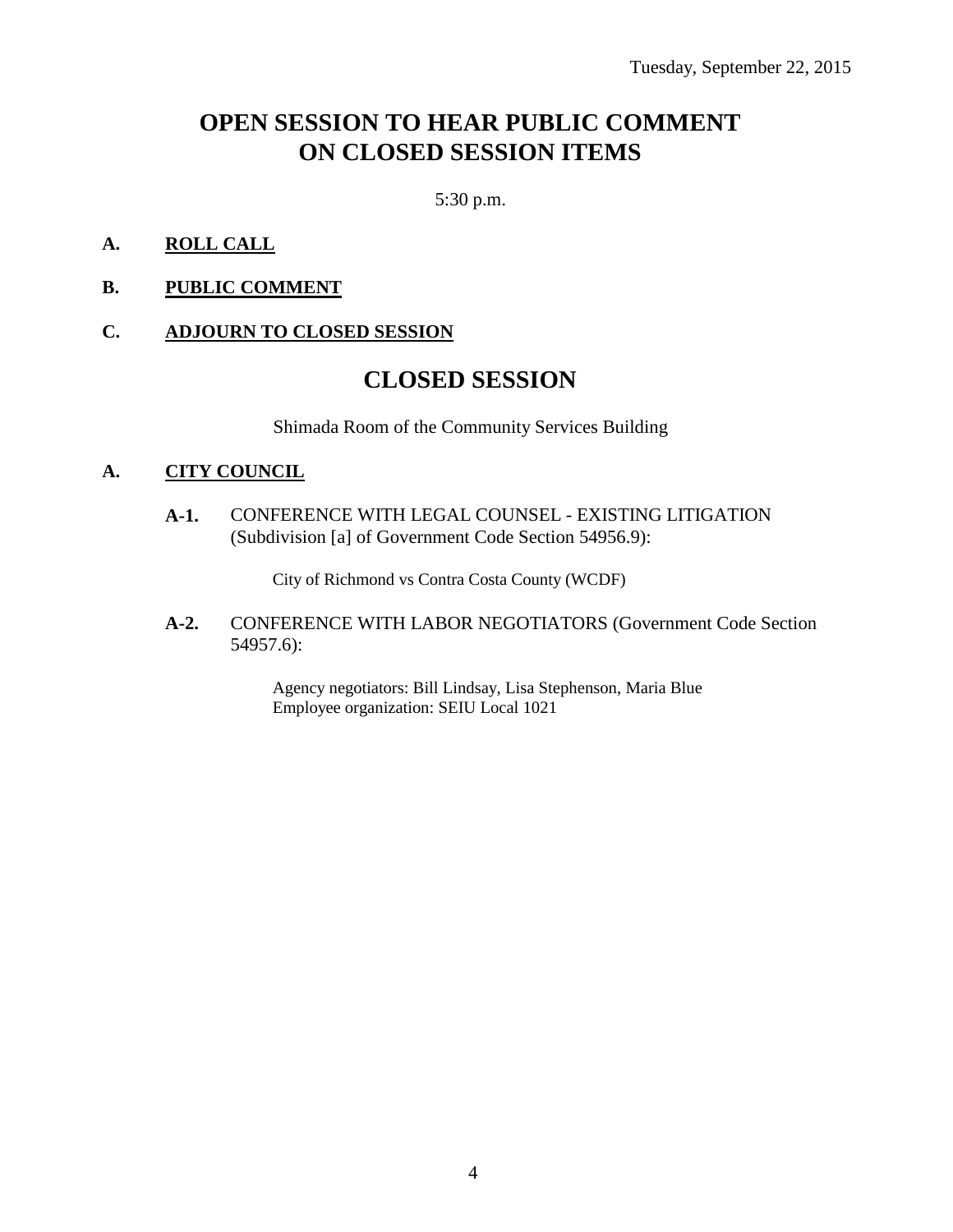# **REGULAR MEETING OF THE RICHMOND CITY COUNCIL**

6:30 p.m.

#### **A. PLEDGE TO THE FLAG**

- **B. ROLL CALL**
- **C. STATEMENT OF CONFLICT OF INTEREST**
- **D. AGENDA REVIEW**

#### **E. PRESENTATIONS, PROCLAMATIONS, AND COMMENDATIONS**

- **E-1.** PROCLAMATION recognizing September 21st through the 27th, 2015, as "Falls Prevention Awareness Week" - Mayor Tom Butt (620-6503), Vice Mayor Jael Myrick (620-6636), and Councilmember Nat Bates (620-6743).
- **E-2.** PROCLAMATION to the Bay Area Rescue Mission for 50 years of impactful and important service - Mayor Tom Butt (620-6503).
- **E-3.** PROCLAMATION in recognition of the success and camaraderie fostered by Soulful Softball Sundays - Vice Mayor Myrick (620-6636) and Mayor Butt (620- 6503).

#### **F. REPORT FROM THE CITY ATTORNEY OF FINAL DECISIONS MADE DURING CLOSED SESSION**

#### **G. REPORT FROM THE CITY MANAGER**

#### **H. OPEN FORUM FOR PUBLIC COMMENT**

#### **I. CITY COUNCIL CONSENT CALENDAR**

- **I-1.** APPROVE the purchase of one 2016 Ford F150 from Hilltop Ford for the Police Commercial Unit in an amount not to exceed \$35,000 - Police Department (Chris Magnus 233-1214).
- **I-2.** APPROVE the purchase of four 2016 Ford Utility Police Interceptor Vehicles from Hilltop Ford in an amount not to exceed \$108,000 - Public Works Department (Yader A. Bermudez 774-6300).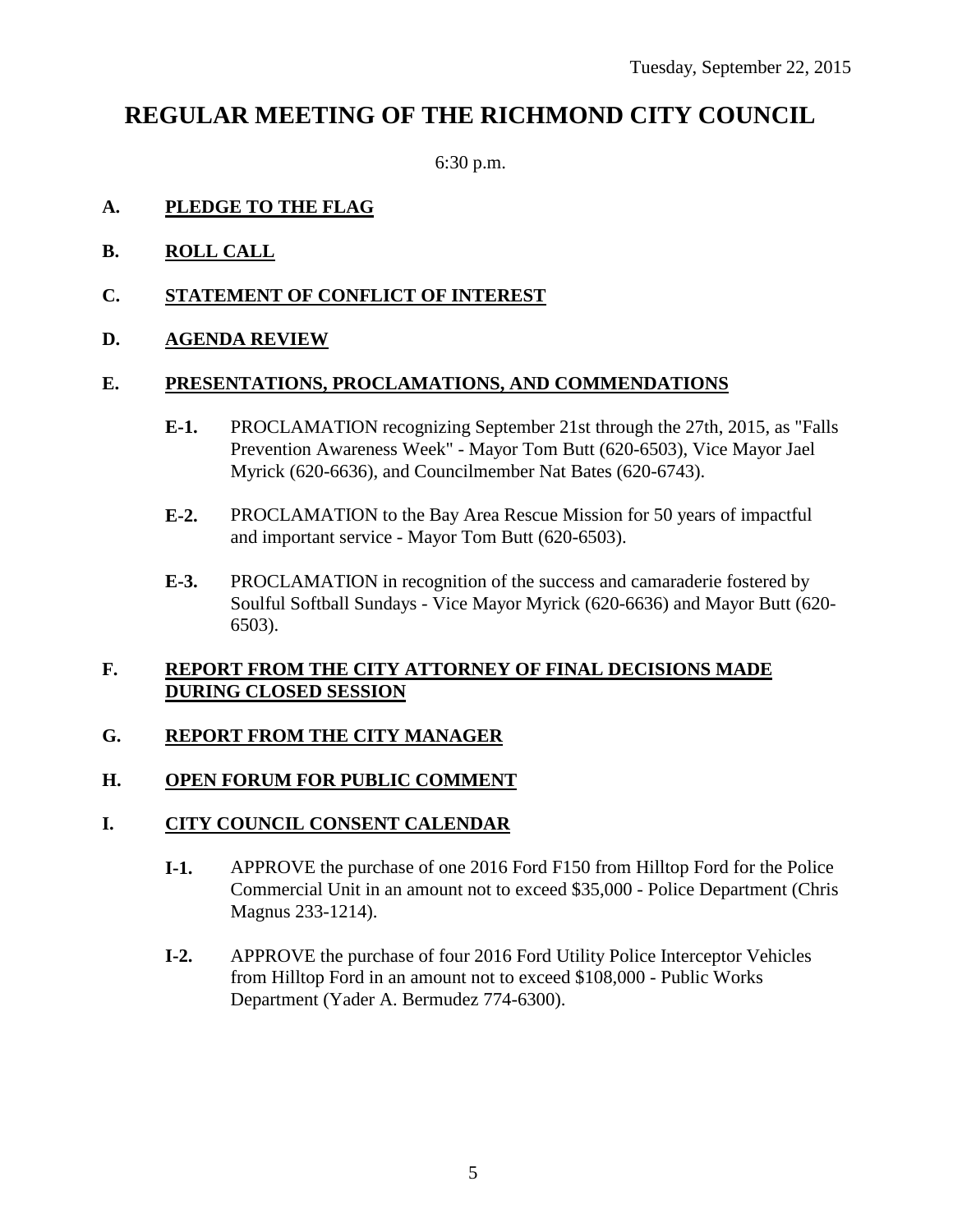- **I-3.** APPROVE contract amendment #2 with BioMax Environmental Services, LLC, for on-call services to monitor the level of hydrogen sulfide gas at and around the wastewater treatment plant, Point Richmond, Washington Elementary School and other neighboring communities, increasing the contract amount by \$90,000 for a total amount not to exceed \$180,000, and extending the contract term for an additional two years terminating on June 30, 2017 - Engineering Services Department (Bill Lindsay/Mary Phelps 621-1269).
- **I-4.** REVIEW and APPROVE the City's Investment and Cash Balance Reports for the months of May 2015 and June 2015 - Finance Department (Belinda Warner/Tracey Angelo 620-6750).
- **I-5.** APPROVE a third amendment to an existing lease with AT&T Wireless, providing for the installation of a privacy screen, and expansion of additional wireless facilities, on the roof of the Richmond Memorial Auditorium. Wireless carriers will pay 75% of the \$300,000 cost of the privacy screen; the City's \$75,000 share of the cost will be advanced by AT&T, which will receive a temporary reduction in monthly rent at a rate of \$15,000.00 per year for 5 years to reimburse this cost advance - Information Technology Department (Sue Hartman 620-6874).
- **I-6.** APPROVE the following appointments and re-appointments: Commission on Aging, David Lee Farr, term expires May 19, 2017; Point Molate Community Advisory Committee, Jeff Lee, term expiring May 30, 2017, Al Guggemos, term expiring May 30, 2017, Scott Badler, term expiring May 30, 2017; Workforce Investment Board, Nicole Jalbert, term expiring September 22, 2017, Nathan Tyler, September 22, 2017, Sandra Escalante, September 22, 2017 - Mayor Tom Butt (620-6503).
- **I-7.** APPROVE a contract with Federal Advocates for federal and state advocacy services to assist the City in monitoring legislative activity impacting the community, identifying funding opportunities to support programs and infrastructure development, and to maintain and enhance existing relationships with federal and state representatives, in the amount \$144,000 (\$12,000 per month) and for a term ending September 30, 2016 - City Manager's Office (Bill Lindsay/Lori Reese-Brown 620-6512).
- **I-8.** APPROVE a contract with Trans Metro Inc. for the use of one bus for paratransit services and other transportation shuttle service needs at a cost of \$12,500 for a five-month period - City Manager's Office (Bill Lindsay/Lori Reese-Brown 620-6512).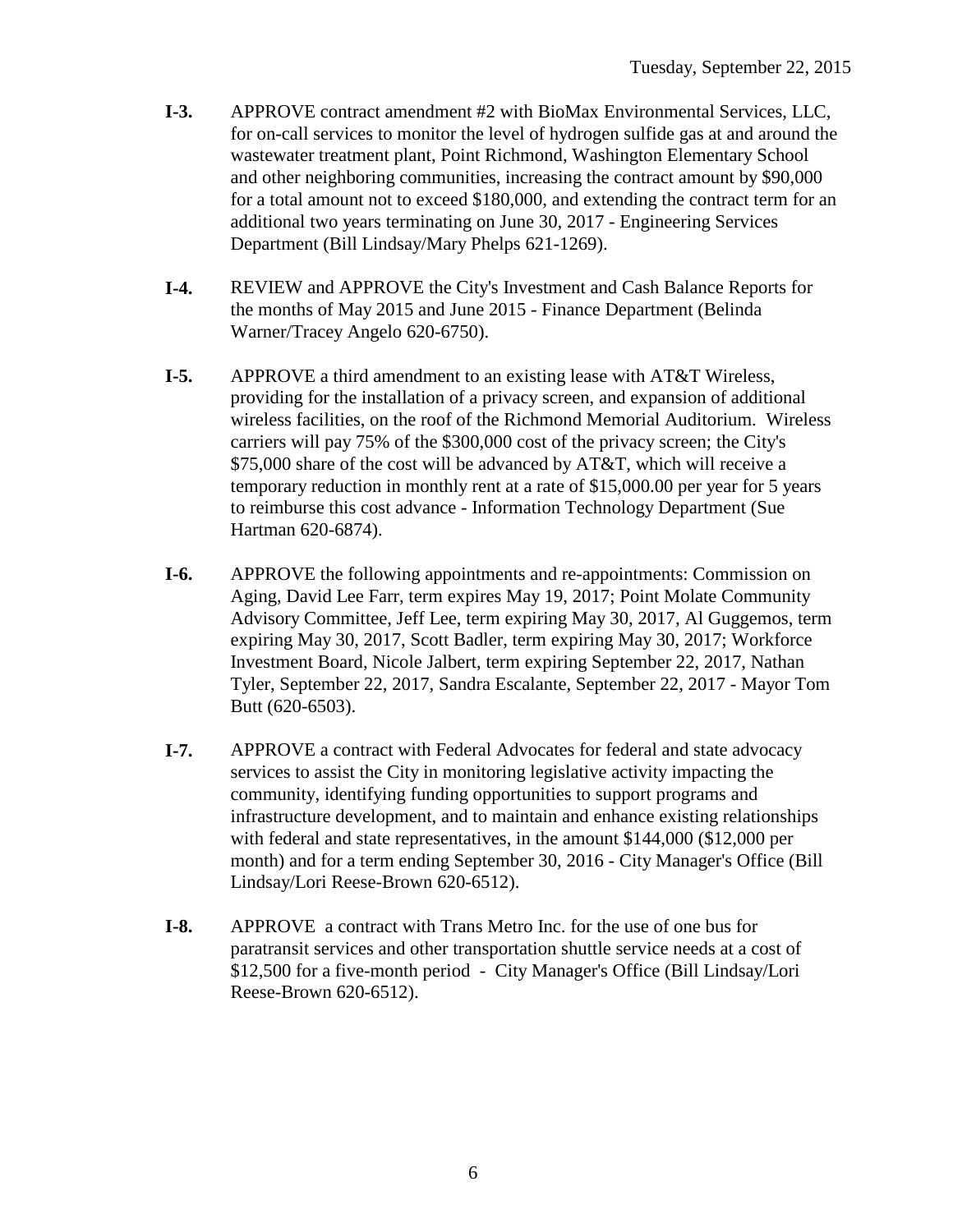- **I-9.** APPROVE the contract amendments associated with the 2015/2016 North Richmond Waste and Recovery Mitigation Fee Expenditure Plan with (1) the Neighborhood House of North Richmond (NHNR) for North Richmond Green Community Service Programs, increasing the amount by \$99,407.33 to a total contract amount of \$208,786.51, and extending the term to June 30, 2018; and (2) the Community Housing Development Corporation (CHDC) for blight abatement activities, increasing the amount by \$27,009.52 to a total contract amount of \$56,409.52 and extending the term to June 30, 2017 - City Manager's Office (Bill Lindsay/Lori Reese-Brown 620-6512).
- **I-10.** ACCEPT a donation from Point Richmond R&D Associates in the amount of \$1,250 and appropriate these funds for the Office of Neighborhood Safety's (ONS) Operation Peacemaker Fellowship Program - Office of Neighborhood Safety (DeVone Boggan 620-5422).
- **I-11.** ACCEPT a donation from The Nancy P. and Richard K. Robbins Foundation in the amount of \$1,250, and appropriate these funds for the Office of Neighborhood Safety's (ONS) Operation Peacemaker Fellowship Program - Office of Neighborhood Safety (DeVone Boggan 620-5422).

### **J. PUBLIC HEARINGS**

- **J-1.** ADOPT a resolution amending the 2010-2015 Consolidated Plan to use the entire 2014 Community Development Block Grant (CDBG) allocation for the prepayment of 1999 Section 108 loans and use \$851,401 in unused CDBG funds from Fiscal Years 2011, 2012 and 2013 for the activities presented in the July 21, 2015, Public Hearing and approved by the City Council on that date - Housing and Community Development Department (Tim Jones 621-1310).
- **J-2.** ADOPT a resolution approving the 2014-2015 Consolidated Annual Performance and Evaluation Report (CAPER) for submission to the U.S. Department of Housing and Urban Development - Housing and Community Development (Tim Jones 621-1310).

### **K. COUNCIL AS A WHOLE**

- **K-1.** RECEIVE recommendations from the Richmond Promise Ad Hoc Committee, and direct staff to prepare a comprehensive report on policy options for presentation at the September 29, 2015 City Council meeting, for subsequent incorporation into the Richmond Promise Strategic Action Plan - City Manager's Office (Bill Lindsay 620-6512).
- **K-2.** DIRECT City staff to prepare a report to the City Council on the two ballot measure petitions regarding the City Manager's compensation and the proposed Richmond Riviera Housing Development - Mayor Tom Butt (620-6503).